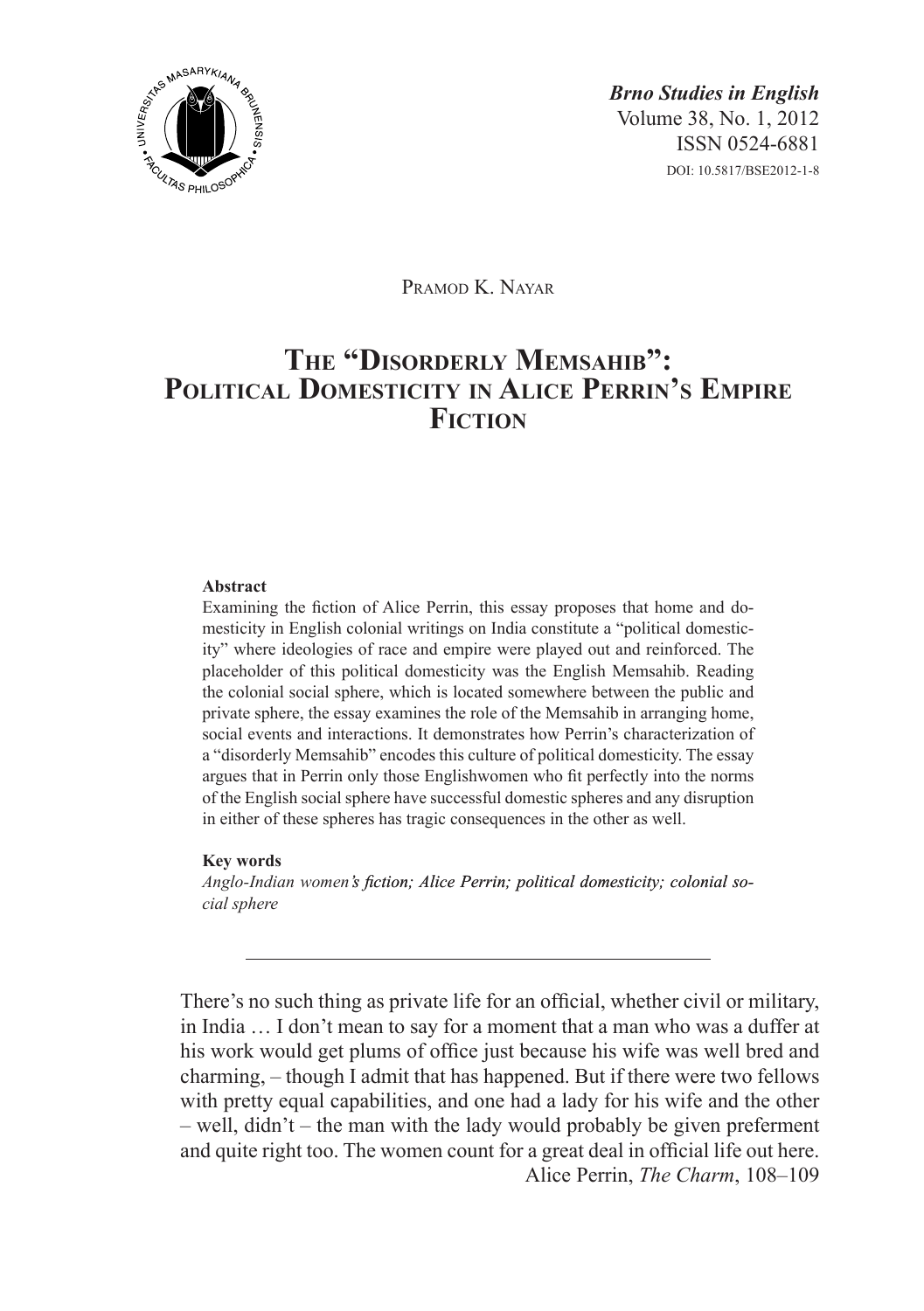English writers like Bithia Maria Croker, Maud Diver and Alice Perrin produced what has been categorized as "Anglo-Indian domestic novels" dealing mainly with courtship and marriage, the Anglo-Indian household and the Anglo-Indian community in colonial India. More recent revaluations have examined the role of these novels in offering a more complex negotiation of both empire and the English woman's identity (Sainsbury 1996, Bilston 2001). To see these as only romances (Stieg 1985) is to ignore the political subtext to even themes of courtship, marriage and domesticity. Anglo-Indian domesticity and the household, as commentators have noted, were sites where imperial ideologies inflected family relations, social ties and attitudes (Rosemary Marangoly George 1993–4; Betty Joseph 2004). India became, notes Elizabeth Buettner, "a family affair in which 'wife and babe' were also core participants" (2004: 4–5). Even love and marriage, as Sainsbury notes in the case of some novels, were subordinated to the imperial service and the imperial cause  $(173)$ .

Writing about the English Memsahib in India, Rosemary George identifies a "public domesticity" in Maud Diver and other colonial writers. She writes:

Novel after novel suggests that it is the daily construction of the home country as the location of the colonizer's racial and moral identity and as the legitimization of the colonizer's national subjecthood that made possible the carrying out of the work of Empire (1993–1994: 107)

Rosemary George points here to the centrality of the English "home," and by extension the Memsahib's prescribed role, in the construction of Empire and imperial relations. What Rosemary George focuses on is, however, the interracial and rulers-ruled relations that play out in this space of public domesticity.

Some contexts to the study of English domesticity in the colony are essential here. As early as the 1770s India was a "home" for several thousand Englishmen and women. Smaller towns like Meerut or Jabalpur had cantonments with family lines and barracks for both Indian and British soldiers. The railway colony was a common feature of many towns. Geographically, the space of the town was racially organized: the White Town represented the space of the English and the Black Town the space of the natives. This would also change a bit and very often, especially towards the last years of the nineteenth century in the Punjab area, where wealthy Indians built palatial houses – and rented them out to *British* officers for low rents (Glover 2004: 64). The British home in India, with Memsahibs asserting control over the space as well as native servants, generated an "imperial discourse of domesticity" (Blunt 1999: 426; also see Rosemary Marangoly George 1993–4). The bungalow, the club, the garden thus become sovereign English spaces within an "alien" landscape, a locus of English culture embedded within a "foreign" cultural setting.

The English women in India led limited lives in the "station," maintaining contacts primarily with other British in the area. Their only contact with natives was with the working classes and servants and occasionally, with slightly upper class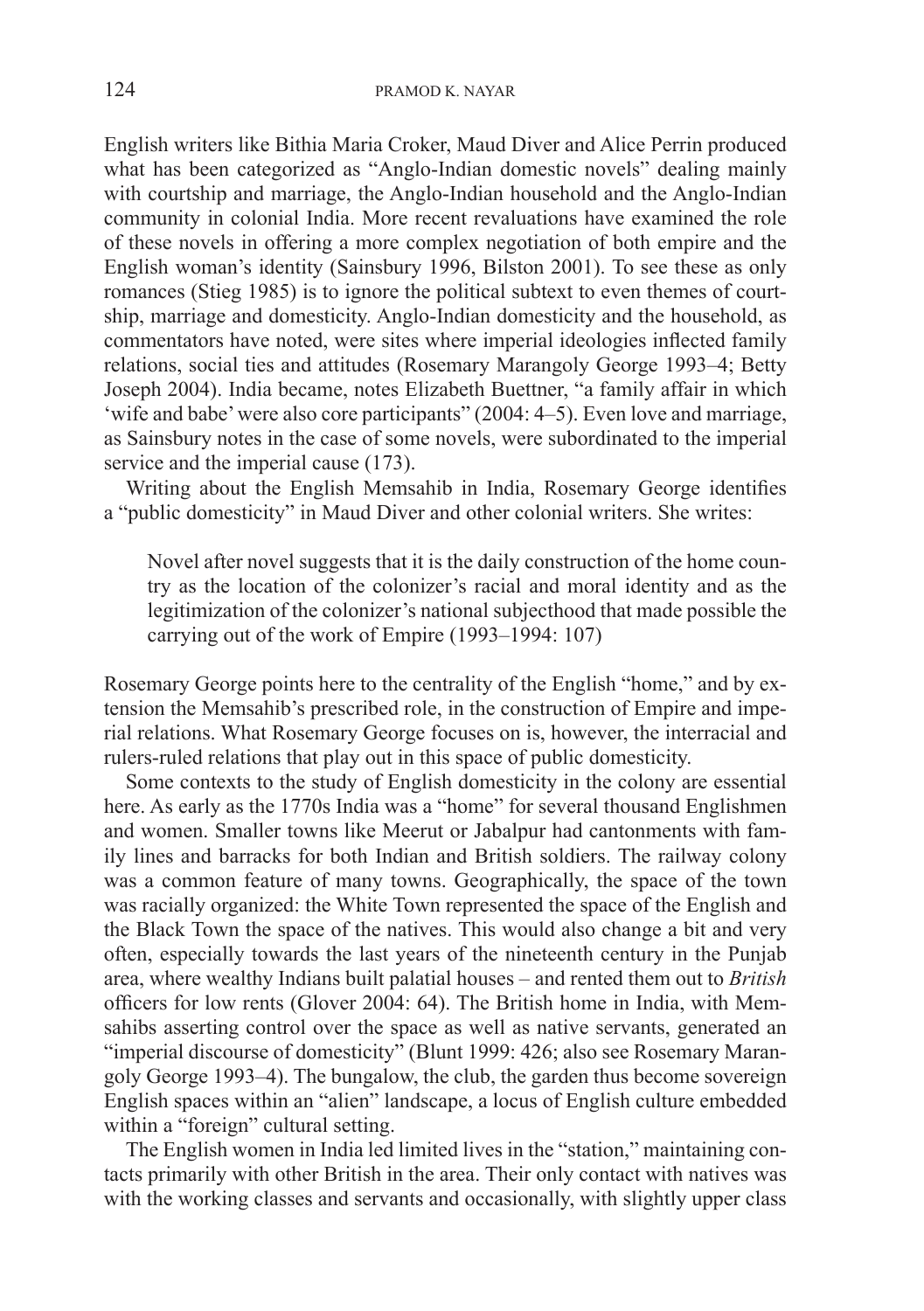ones at formal gatherings. This spatial separation (cantonment versus black town, for example) was the equivalent of the social separation of races and cultures. The physical distancing, as Thomas Metcalf has noted, was central to the preservation of the "ruling class" ethos (1994). When the English woman steps into the bazaar, or mixes with the natives, she transgressed not only a spatial boundary but also a social one – and Perrin's *The Woman in the Bazaar* offers, in Rafella, the best instance of this transgression that the British fought hard to prevent. Appearances of comfortable, pure English domesticity and sociality were therefore emphasized in instructions manuals (as I shall demonstrate). It was also deemed significant that such domestic arrangements of the English households and social ones such as the Club would add aesthetic value to the colony. Thus, as early as 1795 HT Colebrooke had proposed that allowing Englishmen to own lands and settle homes in India would be a good step.

European families residing longer in India, and enjoying the affluence there; will adorn the country, and increase its stock, with useful and ornamented buildings. Their taste for the elegant superfluities of life, will give encouragement to the industry of the laborious classes of the native inhabitants. Numbers of the natives sharing in the riches, which will again flow into India, will constitute a class of opulent individuals ... it is certain that they are sufficiently disposed for gratifications, which tend to encourage ornamental arts. (Colebrooke 1795: 103–104)

The cultivation of the garden became, especially from the 1850s, a visible sign of inscribing English authority over the Indian landscape. Advice books on gardening in India, such as *Indian Gardening* (1872) and W. W. Johnstone's popular *Gardening, a Guide for Amateurs* (1903) offered suggestions on how to develop English-style gardens with Indian plants, thus suggesting both an indigenization of English culture as well as a careful assertion of control over colonial space. What is evident from the above discussion is the centrality of "proper" domesticity in the colony – domesticity which conveyed imperial authority, efficiency and moral virtue. It was always, in other words, a visible and "public domesticity."

This public domesticity is *political*, not merely because interracial relations are worked out here but because *English* social and official identities are constructed in this space. I argue that the political domesticity generates a social sphere – a concept developed by Denise Riley to describe a feminized space that is an extension of the domestic into the public, but often works in antagonism to and in competition with the masculine public space (1988: 51). The social sphere assimilates into itself the features of both the public and the domestic, thus converting the hitherto private space of domesticity into what I am calling political domesticity. Political domesticity is the transplantation of mundane Anglo-Indian domesticity into the social sphere, thereby investing it with greater official and political – imperial – weight. Political domesticity is the domesticity character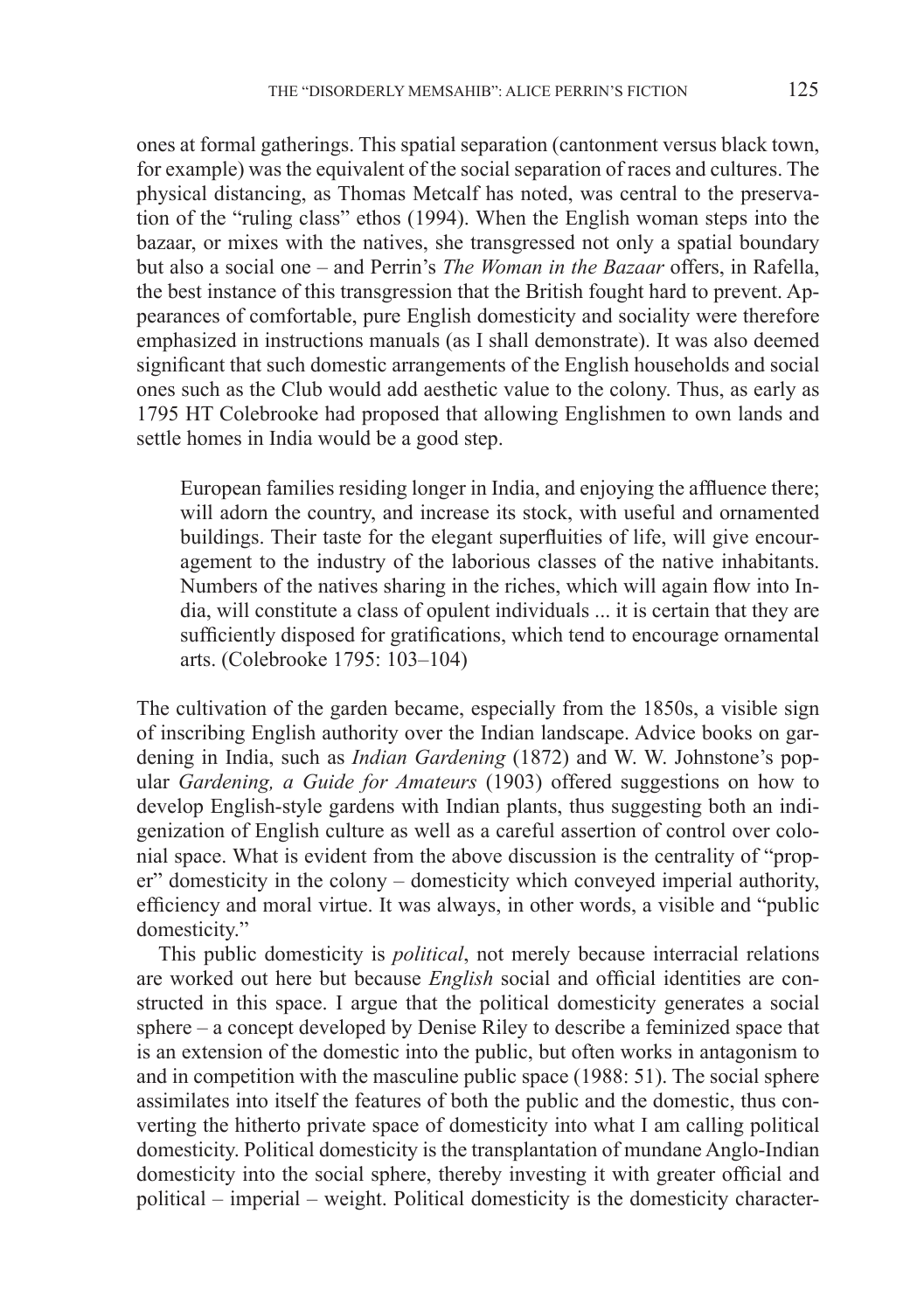ized by the participation of the colonial social sphere in the household, and the extension of the household into the social.

This essay examines the gendered nature of Anglo-Indian political domesticity. It argues that Alice Perrin's fiction – *The Anglo-Indians* (1912, hereafter *A-I*), *Government House* (1925, hereafter *GH*), *The Woman in the Bazaar* (1926, hereafter *WB*) and *The Charm* (1910, hereafter *TC*) – depicts the erosion of English womanhood in India by mapping the failure of the English woman at this political domesticity. Perrin, I suggest, in her depiction of the "disorderly Memsahib" (Indrani Sen's term, 2002: 16) implicitly signals the "true" Memsahib as one who adroitly moves across the domestic and the social sphere. In the process Perrin depicts an "informal" Empire where the social sphere seeks to develop a normative English womanhood for India, but avoids situating the erosion of this womanhood in the Empire *per se*, opting to locate its teleology in the *individual* English woman.

## **The Colonial Social Sphere**

The colonial social sphere emerges when the political intrudes very clearly into familial relations and even determines and frames them. It is the domain of social practices which are inflected by political overtones and considerations, and blurs the borders between private and public. The social sphere is a conduit through which power moves between public and private. It is in the social sphere that norms of domestication (such as governance or control) and the arrangement of domestic spaces (gardens, household management) are instituted.

Sara Mills notes how colonialism troubled the private/public distinctions in terms of spatial organization (1996). For instance, the club was a space where the public and private boundaries blurred, functioning as a colonial public sphere, but positioned between "both metropolitan and indigenous public spheres" (Sinha 2001: 492). But there was another kind of space where the domestic and the public merged, informally, temporarily, but was no less politically charged for that. Nupur Chaudhuri points out that festivities that would have been private in England became public ceremonies in India, as a result of which extra-familial demands of colonial society invaded the memsahib's private domains (1988: 520). "At Homes," birthday parties, dinners, balls and festivities constituted a colonial social sphere where favours were curried and bestowed, marriages and alliances made, and officials discussed politics. Protocols of behavior and social interaction were adhered to and hierarchies respected. For newcomers such a social sphere functioned as an introduction to and instruction in colonial life. It was a space where such newcomers, young men and women, but in particular wives, sisters and daughters were *monitored*.

The sense of a sovereign exclusive space was effectively captured in the institution of the English club in the colony. "The club is open," wrote a member of the Himalaya Club in Charles Dickens' magazine, *Household Words*,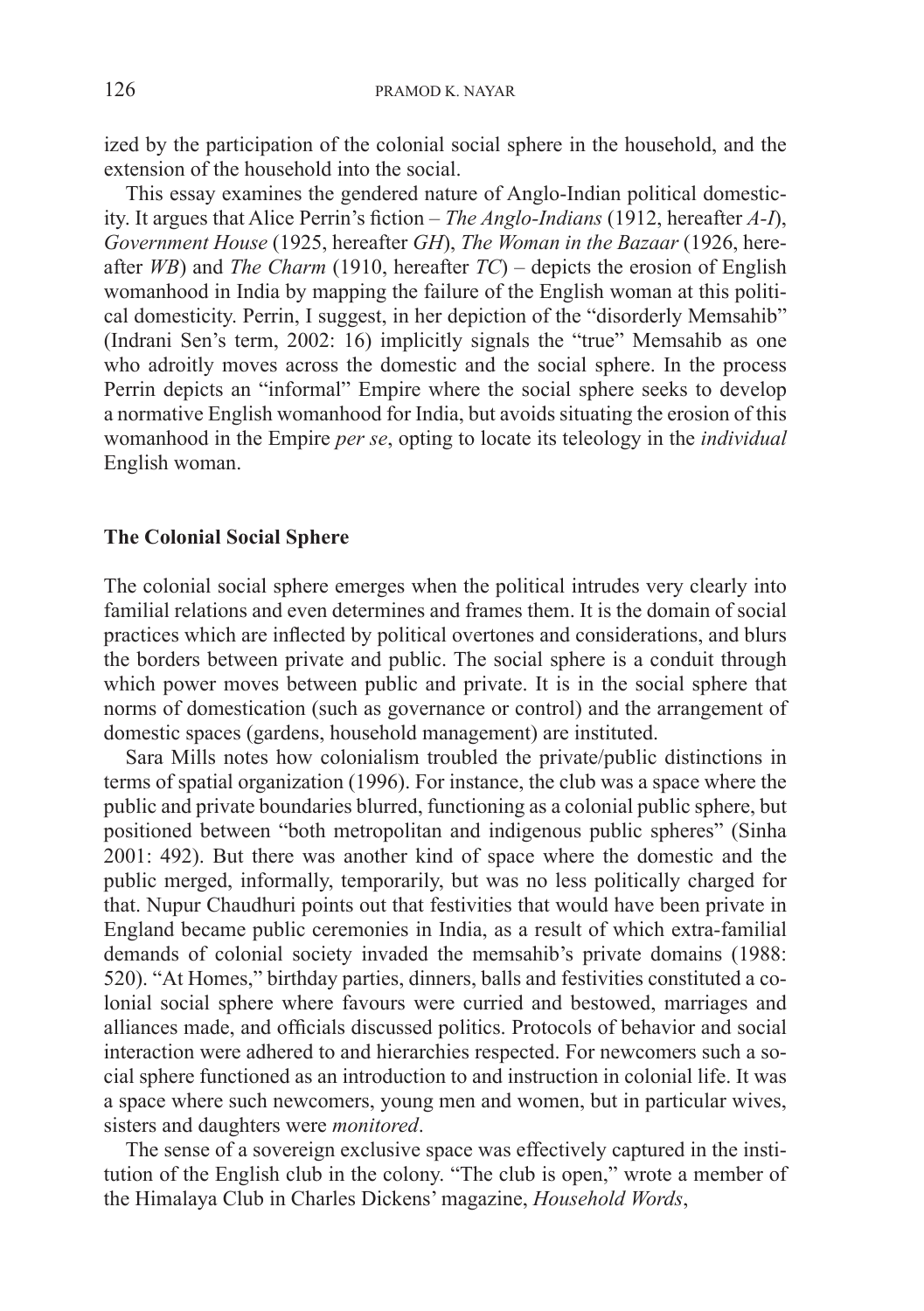To the members of the civil and military services, to the members of the bar, the clergy, and to such other private gentlemen who are on the governmenthouse list, which signifies "in society" (*Household Words* 15 [1857]: 365)

Meant as a space where, as Jan Morris puts it, in the English club "the Right People [were made to] feel more important, and … the Wrong People [made to] feel small" (1982: 200), the English cultural practices were retained with as much "purity" as was possible. Hence the English woman's behaviour at the Club was a determinant of her qualities as a Memsahib (as we shall see, this is where Rafella's first transgressions occur).

The social sphere, in spaces such as the Club, was the political masked as entertainment. The Memsahibs have a certain semi-official status, as Mrs Jackson puts it in *TC*: "I always like these semi-official entertainments … They are so amusing, and I'm sure it ought to give one a sense of reflected pleasure to see how the betwixt-and-betweens enjoy themselves" (*TC* 209). At the fête organized by the Governor's wife, Lady Rochford, writes Perrin,

people flocked to spend money who would have contributed nothing had a simple subscription list been circulated … a fine opportunity … for the big-wigs to display zeal in the cause of charity, and for the humble folk to curry favour with them by assisting with officious energy. (*GH* 98)

Lady Rochford even markets photographs of the Governor (99) here, and they are a sell-out. Social ranking and even the nature of domestic arrangements and relations would be writ large in the social sphere. When Annabel and her ward, Billie, are escorted into the conservatory area of the Government House by the Governor himself, Miss MacTarn notes that they "saw [her] coming away from the Inner Circle" (*GH* 112). Eventually, of course, it is this access to the "inner circle" that becomes concretized in the form of Annabel's entry into the family itself. There are political gains to be had from behaving appropriately in the social sphere, suggests Perrin.

Camp-life might be considered a social sphere rather than a truly public one because the families of the men went with them and set up residence in tents. In *A-I* Perrin maps a luxurious camp of the Fleetwoods. The necessity of luxury is explained thus:

Official dignity must be maintained, especially among a people who revere and respect ceremonial and state. It was necessary to carry a good deal of furniture, since the Commissioner was supposed to entertain when he passed through stations in his division (80–81)

Once again, the social sphere serves an important function. The domestic here, out in the tent and the camps, serves as an imperial spectacle. The domestic is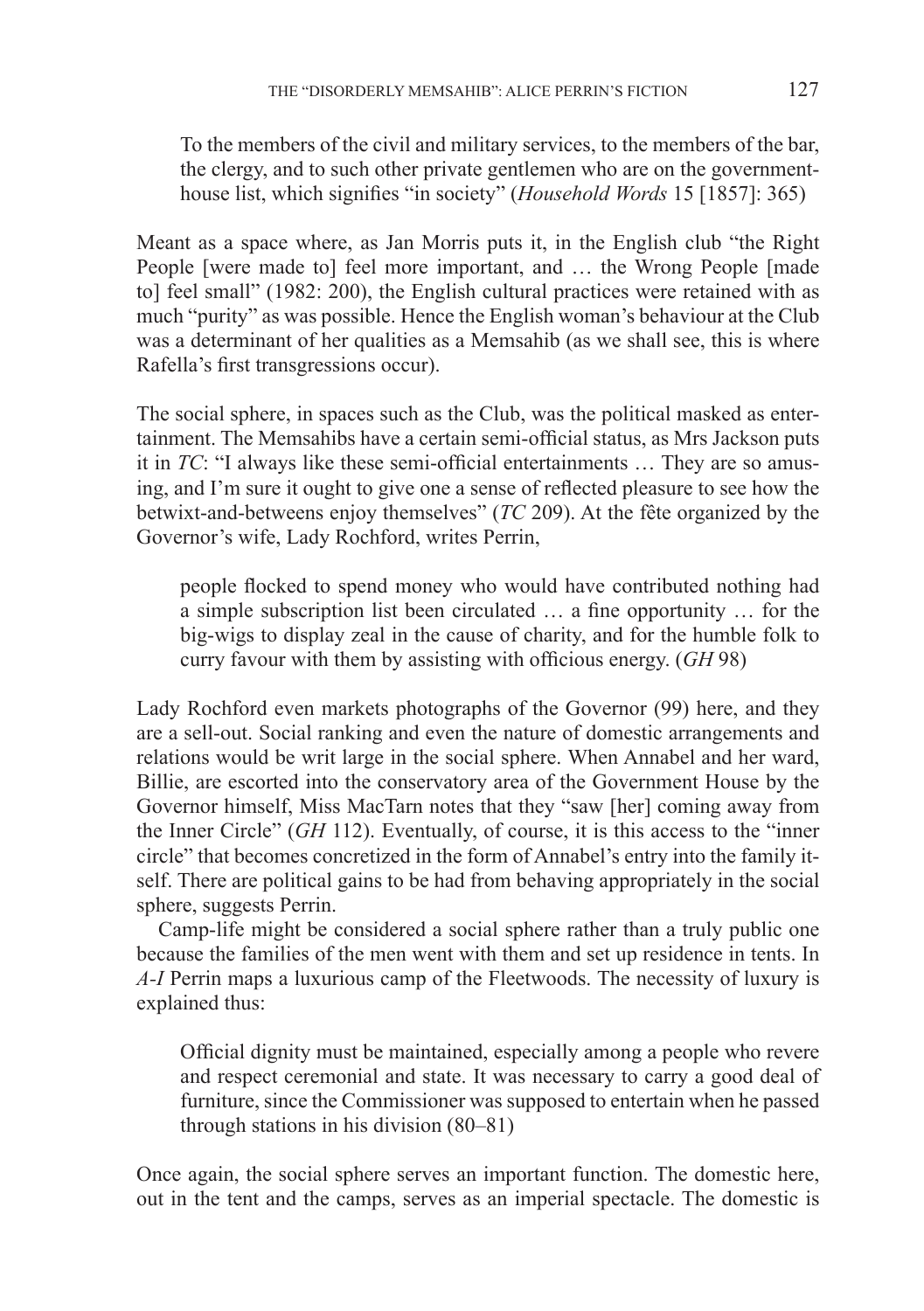also a part of the process of imperial political communication where the native subjects understand, "revere and respect" their rulers.

The colonial social sphere was a space where Englishness had to be defined and reinforced. It had to reflect the glory of both race and Empire. Social events within the "public" intimacy of an Anglo-Indian household had to, therefore, embody this Englishness.<sup>1</sup> This entailed keeping in touch with English fashions, English products, and English cultural practices.

Mrs. Taylor and Mrs. Rice wore "garden-party confections recently acquired from England, the other mothers had competed locally to the limit of their purses," writes Perrin (*GH* 102). Marion and Isabel in *A-I* "have such a craze for English life, and for everything English" (20). Mrs Cardale collects curios which are described as "'a heterogeneous collection of china ornaments, electro-plate graven with storks and bamboos … so English!,' he [Mrs Cardale] said proudly" (*GH* 34). Meeting natives at such purely English "dos," Mrs Cardale informs Annabel, might not be quite acceptable to the English (*GH* 62), conveniently eliding the fact that the "do" was possible because the native servants slaved away. 2

In this emphatically *English* social sphere the English Memsahib had to fit in. Her clothes, dancing skills, social etiquette, ability to get proper meals, organize festivities for children, behave with a consciousness of rank and hierarchy were all under scrutiny in the social sphere. Whether she would be a good, true Memsahib was determined in the social sphere. Her household itself was drawn into the social sphere, even as the social sphere intruded into her home. The necessity of a "correct" domestic arrangement that fits the *socialsphere* of Anglo-Indian life is hinted at – and this leads us directly into the argument on domesticity – by Mr Banister in *TC* when he warningly tells Mark of an Englishman who had married a Eurasian:

He couldn't accept big stations because of the memsahib – she was totally unfitted for any sort of social or official position – and they just grubbed along in small places eating too much *dal* [lentils] and rice and curry, and taking too little exercise… (75–76)

Banister spells out what he actually means a little later in the passage that constitutes the epigraph to the essay. It was not, Banister adds, "a question of colour out here nearly so much as that of class" (109). When Teresa complains that she does not quite like the "semi-official" engagements in the community (*TC* 209) she has discovered that she does not approximate to the idea of the Memsahib. She had fitted in before, in Calcutta, "where people would be gay and friendly," but here in Koranabad, "she felt so awkward at the entertainments provided by the class to which she was now supposed to belong" (214). When Teresa socializes with the Malleet family, she attracts opprobrium and Eve validates the Banister comment about class superseding race as a social category when she asks Norah: "Would you feel anxious to be on intimate terms with English people like that? – there are plenty of them" (216). Everybody at the social gathering notes that Mark, Teresa's husband, was embarrassed and unfortunate in his choice of wife.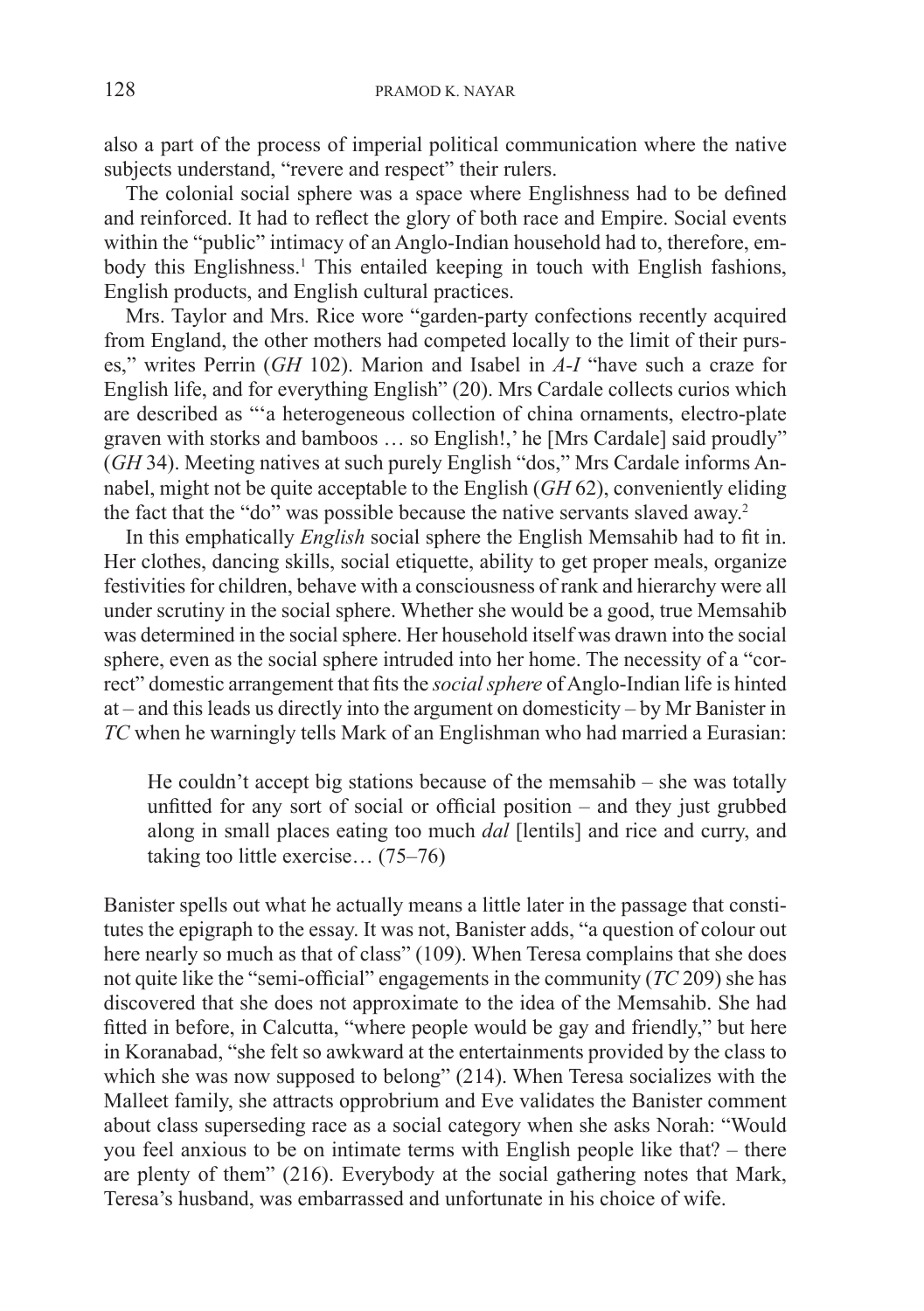The domestic arrangements of this "unfortunate" Englishman, suggests Banister, had disastrous consequences in the public as well as the social sphere. In other words, when in India, one could not, if one were an ambitious Englishman, hope to keep the domestic out of the public because the intervening social sphere would entail a blurring of boundaries, for which the Memsahib had to be suited.

The social sphere was discursively constructed in formal practices in the form of advice books such as Flora Annie Steel and Grace Gardiner's *The Complete Indian Housekeeper and Cook* (1888) and Maud Diver's *The Englishwoman in India* (1909) that suggested ways and means of becoming a true Memsahib and running the household as efficiently as an Empire. "An Indian household," write Steel and Gardiner, "can no more be governed peacefully, without dignity and prestige, than an Indian Empire" (1909 [1888]: 11). The Anglo-Indian social sphere was also a space where an *informal* pedagogy routinely asserted itself to instruct the newcomer Englishwoman. Several instances of this informal pedagogy that was intended to mould the new arrival into a Memsahib are to be found in Perrin's fiction.

Every potential Memsahib has an advisor who instructs her as to norms of conduct: Annabel for Lady Rochford (*GH*), Eve Lancaster for Teresa (*TC*) and Mrs Greaves for Rafella (*WB*). Rafella in *WB* is advised by Mrs Greaves about servants, ayahs, and running the household in India at a badminton match – one of those social spheres common to Anglo-Indian life (50–53). Perrin writes of Mrs Greaves' efforts at

imparting to her all she knew herself concerning household management in India and Anglo-Indian customs and rules. All about calling and precedence, and dusters and charcoal, and stores and prices, including the error of supposing that a memsahib need never go near her kitchen, or bother about the milk and the water, and pots and pans. (54)

Rafella acquires these and other social skills, soon metamorphosing into a fashionable lady "taught her for the most part by admiring subalterns" (54). She begins to wear her hair differently, and wore "elegant frocks" and "white linens." More significantly, "there came a gradual moderation in Mrs. Coventry's scruples, significant signs of a self-confident conceit," which included "bestowing good advice on erring young men, inviting their confidences" (56). Eve Lancaster seeks to train Teresa in the ways of station life (*TC* 206), and tries to indicate to Teresa that she should be careful in public, and there was every risk that she, Teresa, "might forget herself – forget what was due to her position as Mark's wife; for him a hundred little humiliations might ensue" (*TC* 214). Perrin suggests that the Anglo-Indian community does try to instruct its "difficult" or ignorant new brides. This socializing and its informal pedagogy was the route to womanhood for the English woman who has come out to India (Bilston 2001). Norms of domesticity, fashion, rearing children, camp life, gardening and cooking are articulated here, and with the intention of ensuring that the newcomer "fits in." As Steel and Gardiner put it in their work: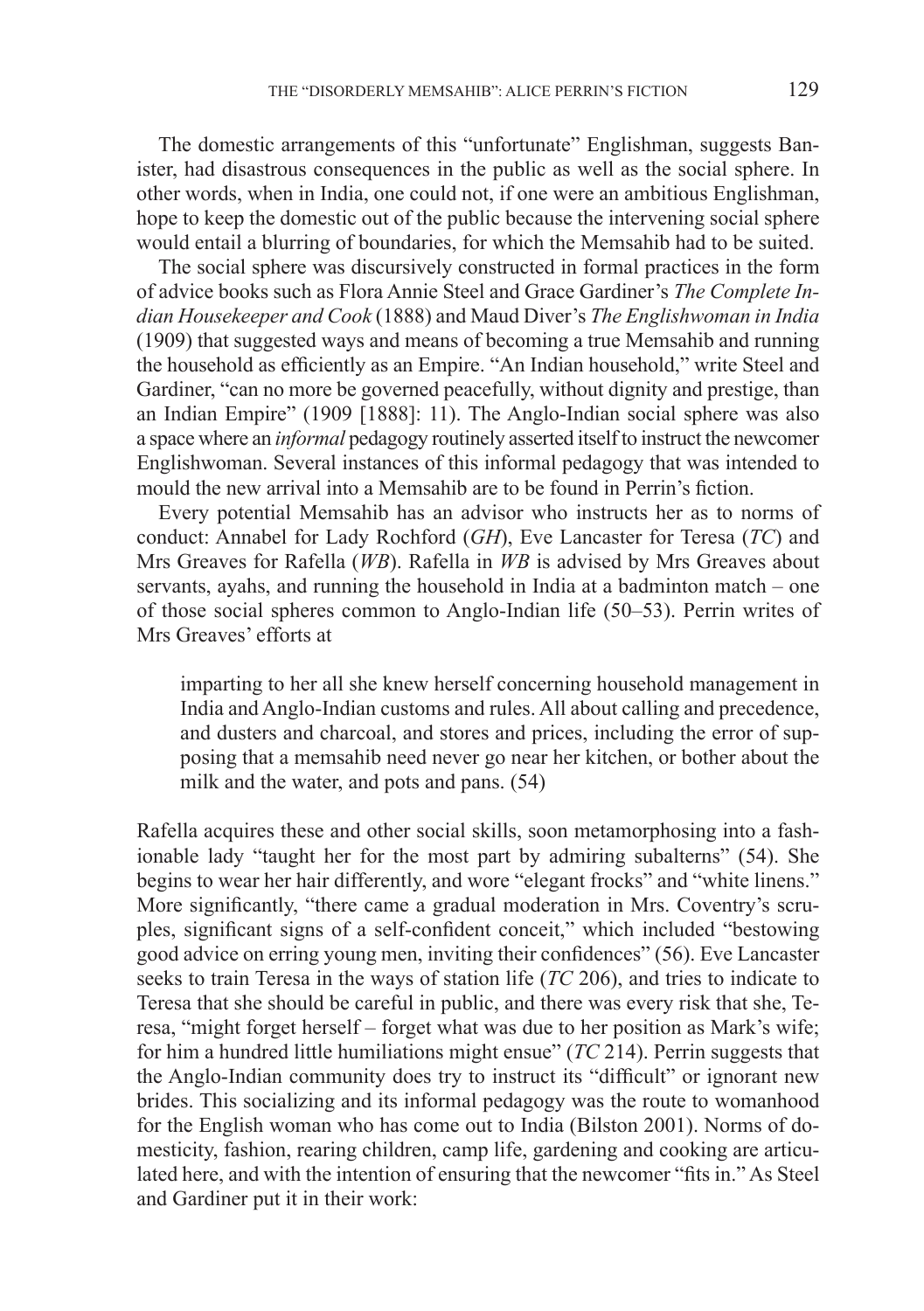Those who have recently gone out to India generally have plenty of kindly eyes watching them, and kindly hearts only too glad of an opportunity of doing something for those who in most ways have gone beyond the reach of practical sympathy. (215)

The social sphere therefore must be seen as a colonial project where the woman is tutored in colonial ways of life. The woman is a collective social project here and the social sphere is therefore a politically significant space where the future Memsahib is moulded into efficiently handling both home and imperial responsibilities. Perrin's emphasis on this informal pedagogy of the Empire proposes that a collective duty is fulfilled by the members of the Anglo-Indian community. The advice, as we have noted, is for both domestic and public lives. This suggests that the social sphere is the domain in which Anglo-Indian domesticity finds its standards of behaviour and operation. The social sphere, in other words, is a crucial cog in the imperial machinery.

Having established the colonial social sphere's political domesticity and discursive constructions of the ideal Memsahib, I now turn to Perrin's portrait of the disorderly Memsahib, one who fails despite the instructional function of the social sphere.

## **Political Domesticity and Disorderly Womanhood**

The Anglo-Indian wife in Perrin's fiction is no colonial Angel-in-the-House. The Victorian era had inaugurated the discourse of the angel-in-the-house where the woman would secure the domestic economy against the uncertainty of the world – a theme extensively visible in Victorian fiction. In the case of the colony this discourse persisted, as evidenced by the instructional tracts on running a good home in India, all of which emphasized the woman's role in this economy. Political domesticity is the politics of home-making and "home" in the Anglo-Indian context is what intersects with the social and vice versa.

Perrin's fiction portrays the disorderly Memsahib as the Englishwoman who fails in the domestic domain as well as in the social. Thus in the case of Lady Rochford, Mrs Fleetwood, Mrs Cardale, Teresa and Rafella the inability to secure the domestic economy – emotional stability, financial security and comfort – in the home is mirrored in their failures in the social realms as well. This failure on the domestic front and the social front suggests that all domesticity in colonial India was political domesticity because its disruption introduced debates about the functioning of women in the imperial set-up. Perrin suggests that there can be no "mere" domesticity in Anglo-India: the Memsahib had to ensure that both the domestic and the social spheres were equally well negotiated.

While other writers presented India as a potential space for the white woman's burden, Perrin's focus is on domesticity as the space where the English woman has a more-than-domestic role. Documenting the failures of the Rochfords, Tere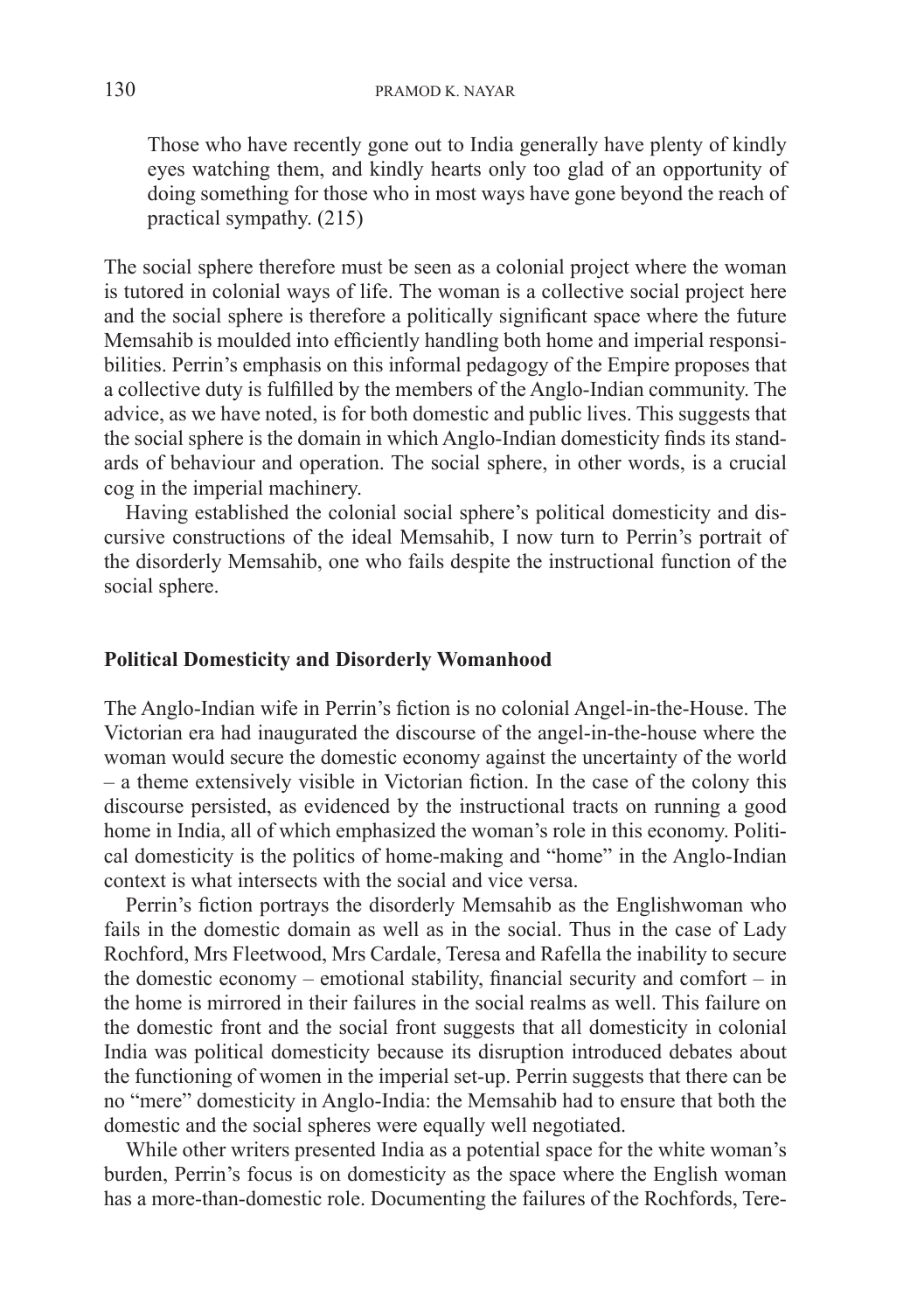sas, Cardales and others, Perrin offers us a different vision of India: a space where Englishwomen fail if they are not of the right temperament. This enables Perrin to escape addressing the question of community or inimical sociality. Thus, the failure is not attributed to the flawed discourses of domesticity and the social, pedagogy or communitarian cooperation, but to a flawed personality.

Women who do not quite make the grade in acquiring Memsahib skills are the subjects of Perrin's novels, which therefore implicitly signal the ideal Memsahib as one who is at ease in both domains. This attitude toward the English woman was engendered through instruction and advice manuals such as Steel-Gardiner's *The Complete Indian Housekeeper and Cook* and Maud Diver's *The Englishwoman in India*. Diver would write: "Circumstance is, after all, the supreme test of character, and India tests a woman's character to the utmost … constant, personal supervision [is] the one weapon that can never fail (1909: 35). She had to hold herself up as a role model. Here is Diver's prescription for the "proper" Memsahib:

it lies with the Englishwoman in India to prove, by the simplicity and uprightness of her own way of life, that a woman, being free in all things, may yet refrain from using her liberty as a cloak of vanity and folly; that tender womanliness and self-effacement may, and do, go hand in hand with an unrestricted outlook upon the world at large. (88–89)

Such advice books firmly located the Empire's dignity in the Englishwoman's behavior and ability to move from the domestic into the social sphere.

There is no attempt in any of these novels to critique the English man's role in the slow collapse of the domestic front. In Perrin's fiction the men are simply unavailable for any kind of support. Temple Rochford in *GH* is busy with his work and his scholarly pursuits. As his wife puts it: "India first, of course; the study of old creeds and customs second; lastly *me*!" (169, emphasis in original). Cardale, in the same work, is another version of Rochford. Mark Rennard in *TC* has little patience with his stepson or the workings of his home. Coventry in *WB* and Fleetwood in *A-I* have little to do with their homes either. Clubbing and shooting, with their emphasis on male camaraderie, constitute an escape from domesticity for the men. When the Fleetwoods return to England, Mr Fleetwood misses his India days, especially the shooting and the hunt (164). Despite his straitened circumstances, he cannot give up his Club ("he must have something," 187).<sup>3</sup> The women, on the other hand, remain domestic-centred even on return.<sup>4</sup>

The constant oscillation between the domestic and the social is characteristic of Perrin's portrait of the disorderly Memsahib. Several instances of the socially "unsuitable" Memsahibfigure in Perrin.

Take, as an example, Rafella. That Rafella as a new bride in India does not fit into the land or the Anglo-Indian society is first brought home to us when Perrin describes the inappropriateness of her clothes: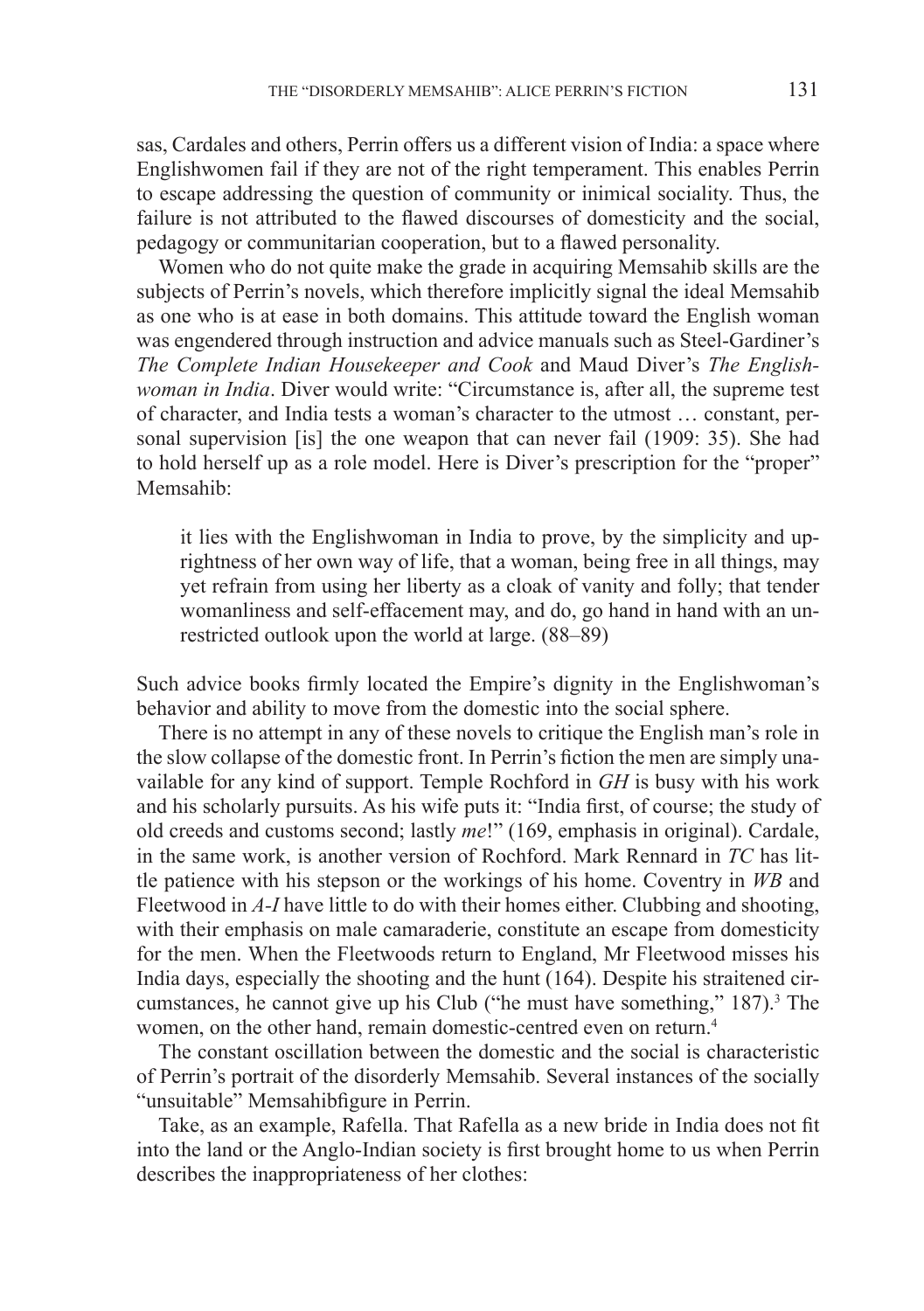Deluded by the perpetual sunshine she had worm summer garments to start with, her husband's advice to the contrary; but now she sat wrapped in a cape that, though useful and warm, was unbecoming both in colour and style. (48)

This is Rafella's first entry into the social sphere of Anglo-India, and it is indicated that she does not quite fit in. Steel and Gardiner warn "we do not advocate any sloppiness in dress" (216), but that is exactly what Rafella represents. Her adaption to the social sphere is also first signaled by the change in material cultures: her new hair styles and her clothes (55). The very idea of "unbecoming" when attached to her costume reflects more than just a concern with Rafella's taste: it is a reference to the social validation or rejection that is central to Anglo-Indian society. Her dress code appears completely out of place in the social domain.

Lady Rochford, "an engaging example of human sophistry" (*GH* 143), is a disaster in her public/social role as well, and seeks Annabel's help with "letters and the study of reports in connexion with native women's hospitals, schools, colleges, all the associations of which the Governor's wife had been elected president" (175). She thus fails as a wife and mother, as hostess, as a socialite and as the Governor's wife. She had, before Annabel, simply "muddled along" (176). Her party is marked by confusion "a seething mass of dandies and rickshaws, natives yelling abuse, buffeting, fighting in their efforts to get forward" (109). She cannot, even at social gatherings, remember the names of the people present (142).

Rafella in *WB* first sets herself up as a do-gooder memsahib: "I wish to do good," she tells Mrs Greaves (52). Slowly, she takes on a different role. Befriending, in the role of an advisor, the many bachelor subalterns around her, she "delude[s] herself and the susceptible youths" that she is "their mother-confessor and friend, their safeguard against the wicked temptations and wiles of the world" (56). Rafella's efforts here are compared to that of missionaries when she "takes on this gender-specific responsibility of rescuing and deterring men from immoral conduct, which in turn offers her a sense of purpose in the colonial context," according to one critic, and becomes "a legitimate means for her to participate in the public sphere" (Jagpal 2009:  $260$ ).<sup>5</sup> However, the question remains: is it the public sphere of colonial India – characterized by administration, commerce or the military – that Rafella participates in? There is no indication that she has any interest whatsoever in the colonial machinery, the debates or her husband's work in India. It seems more useful to read the informal spaces of colonial interaction as social, somewhere between the public and the private.

Rafella's domestic problems spill over into the social realm and vice versa because she is unable to assimilate the norms of gender roles for a white wife in India. Her friendship with Kennard, which eventually leads to the break-up, is a disruption in the domestic arrangements but is mirrored in the conflicts she produces with Mrs Greaves and other Anglo-Indians in the social realm. When she dances endlessly with Kennard at the Club (93) it becomes symptomatic of the disruption in her household, even as this social event becomes the source of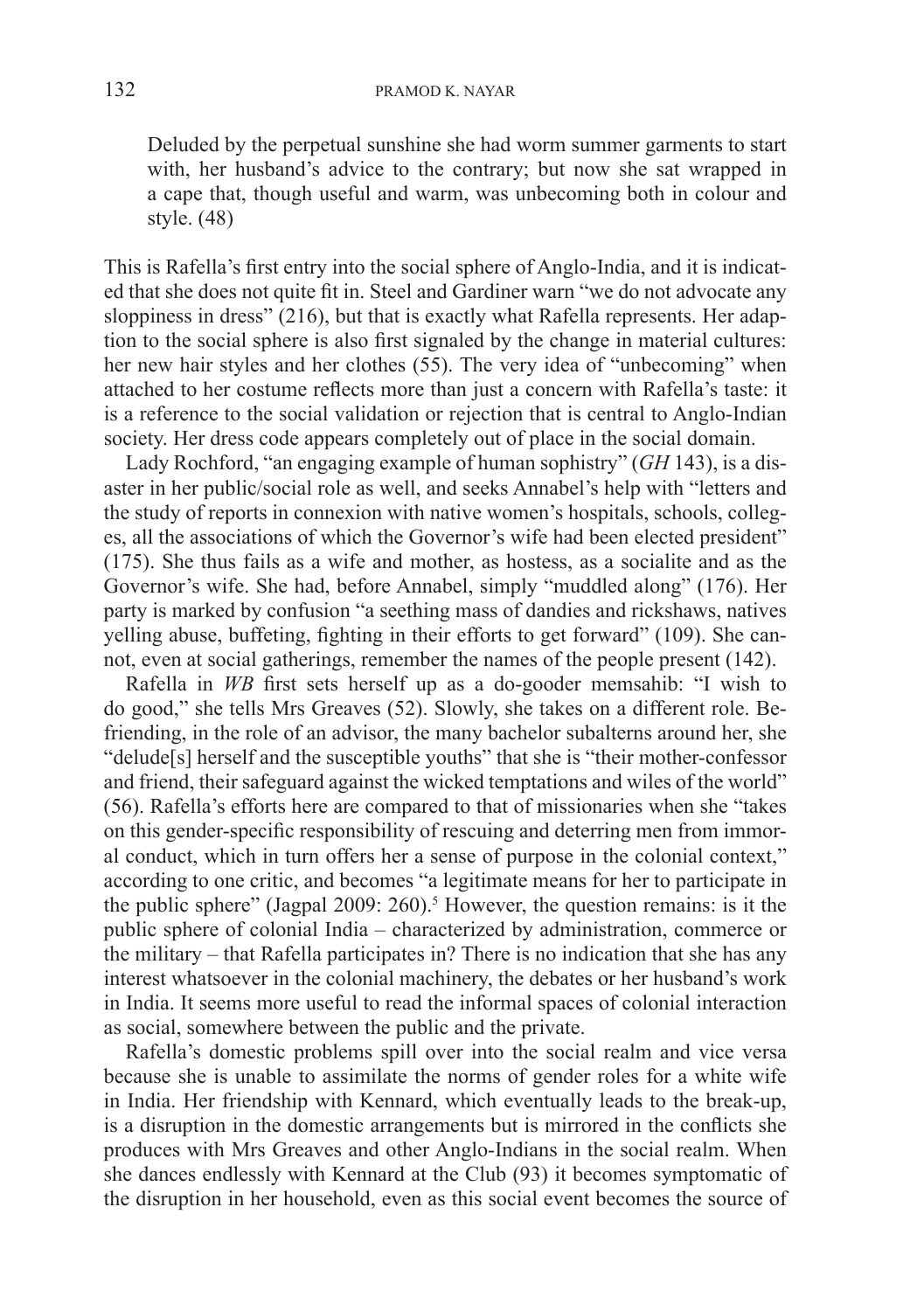disruption. When Mark Rennard dances with Eve Lancaster at a social event he realizes that his domestic life is fraught and that his true love "had slept under the drug of his passion for Teresa" (*TC* 178). Eve's "purity" and appropriateness for the Memsahib role become clear to Mark at this social event.

These disorderly Memsahibs also, of course, mismanage their domestic spheres. The domesticity theme has another twist to it. Rosemary George has proposed that the Englishwoman in the colony was expected to combine domesticity with other imperial responsibilities (115–118). Perrin shows how the Englishwoman who has little or no sense of the significance of domesticity seems to fail in the social sphere as well. The social sphere, as already noted, is a space between the public and the private. Bad domesticity, Perrin's fiction suggests, results in bad social roles as well, and vice versa.

Mrs Fleetwood visits her kitchen, like a "conscientious mem-sahib" in order to ensure "cleanliness, regularity, and order throughout her household arrangements," but is otherwise a woman who has little control over the domestic economy (55). Mrs Cardale in *GH* is described as "erratic" and unable to cope with any kind of control over her home and children. Even when Annabel works to teach Billie Cardale (the Cardale's son), "Mrs Cardale constantly undermined it with foolish indulgences" (36). "Rosie blows her nose in her frock ... Jim licks his plate ... George and Tiny run about naked after their baths... Then he [Billie] would agree reluctantly with Annabel that such behavior was unworthy of sahib-people" (*GH* 37). Lady Rochford ignores her children too: "the education of Pamela and Elizabeth was a secondary consideration compared with her own requirements" (176). Howard Klint mocks his sister Teresa for her lack of social skills: "Now, Teresa, you a hostess, and not joining the invitation – you did not learn hospitality in Calcutta – whatever else they taught you there!" (*TC* 45). Mark Rennard in *TC* discovers that his Eurasian wife, Teresa, lacks organization, ability or even interest in running an efficient household. Mark, writes Perrin, "went to endless trouble in his endeavours to help and improve his wife":

He urged her to exert herself and take more exercise. He subdued her taste in dress and persuaded her always to wear white, he liked her in it best. He tried to inspire her with an emulative spirit in the management of her household, but it was solely that he might be made more comfortable and have things as he wished that she studied cookery books, and asked questions of other ladies, and attended personally to details she had never troubled herself about previously… (127)

He warns her that "the people you meet here are not quite like the people you knew in Calcutta" (196). He would feel, he realizes, "a sense of humiliation" when he had to introduce Teresa to Koranabad society and Eve Lancaster, while Teresa herself finds it "irksome" (213).

Political domesticity marks the transformation of the Anglo-Indian woman, from just a housewife into an icon of English respectability and authority. When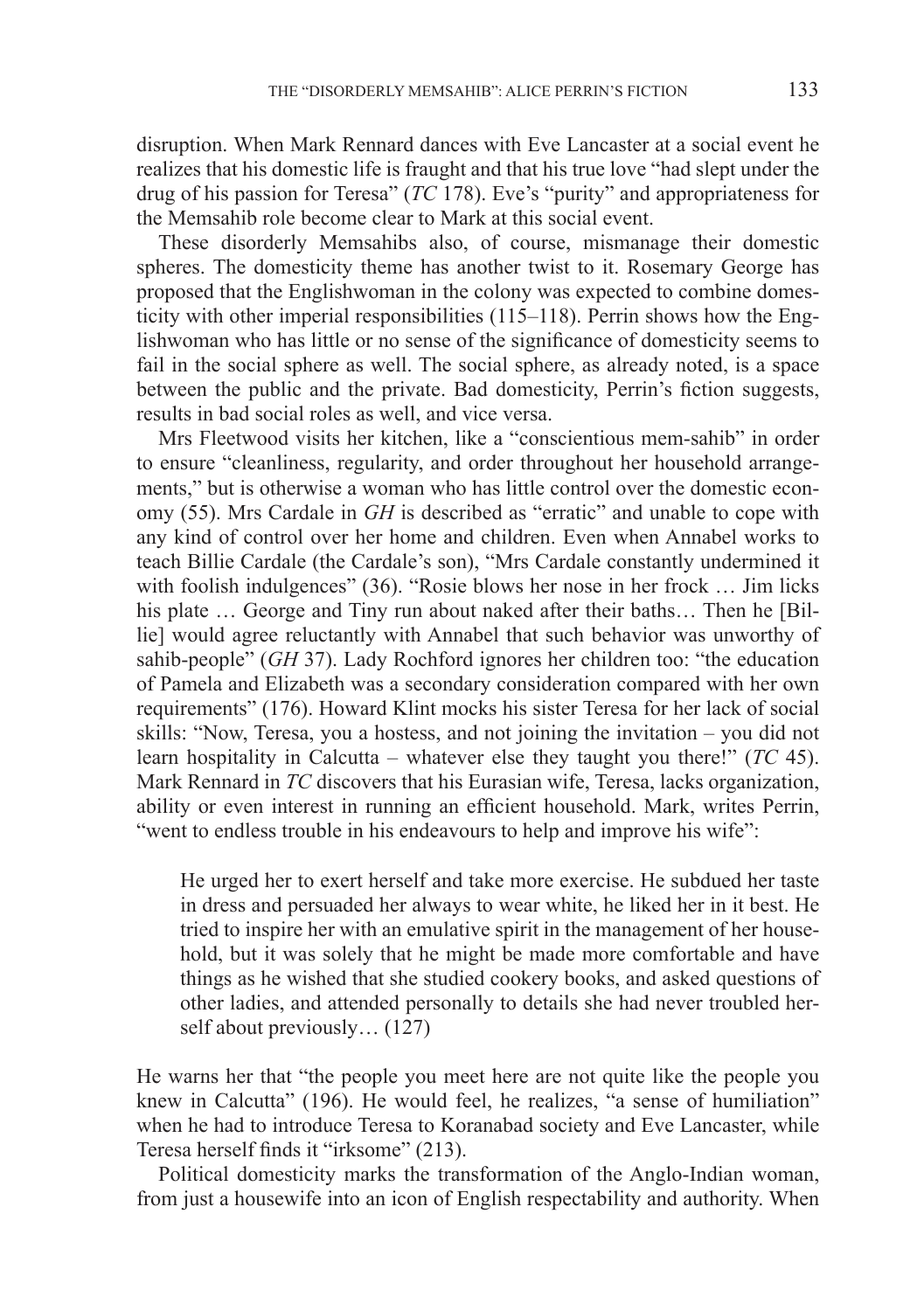the children, as in the case of *GH*, are badly dressed or ill-mannered, it is not simply a failure of the family, but symbolic of a blot on the imperial escutcheon itself, Perrin suggests. What was at stake in the "proper" behaviour of the Memsahib was the Empire's dignity and authority itself. The Memsahib, write Steel and Gardiner, must practice "economy, prudence, efficiency," and "try to set a good example" (1909: 5). Each of the women described above fails to practice any of these "virtues"

The manner in which the English woman deals with the native servants, for example, becomes symptomatic of either English domination, or imperial embarrassment. Steel and Gardiner had warned:

The first duty of a mistress is, of course, to be able to give intelligible orders to her servants … The next duty is obviously to insist on her orders being carried out … The Indian servant is a child in everything save age, and should be treated as a child: that is to say, kindly, but with great firmness. (Steel 1909: 2–3)

Mrs Cardale in *GH* has absolutely no control over the native servants, and is overtly racial. The result is that the children are badly behaved (as already noted) and can be controlled only by Annabel. The Rochford home runs in a "machinelike order" because of Lady Rochford's "complete indifference as to the amount spent in purchasing domestic peace" (158). Teresa in *TC* has no idea about the way her servants function. Teresa, having no cook to assist her, tries her hand at cooking, but is a complete disaster (128, 136).

Mrs Fleetwood does not regulate her expenses while in India. Her friend Mrs Bullen is worried that the amount the Fleetwoods spend on social events should be used to secure their retirement lives in England:

"Why should you give it, Emily? … You'll want all the money you can scrape together when you have to retire next spring."

To which the impractical Mrs Fleetwood responds:

"It's our last season, and I shouldn't like to go away and say good-bye to all our friends without doing something."

And Mrs Bullen retorts:

"But on an average you've given a large dinner-party every week, as well as an At Home, not to speak of luncheons and picnics and the children's fancy ball…" (*A-I* 22)

Here, Mrs Fleetwood's emphasis on the social role of her family ignores the strain it places upon her domestic economy – even though her friend points it out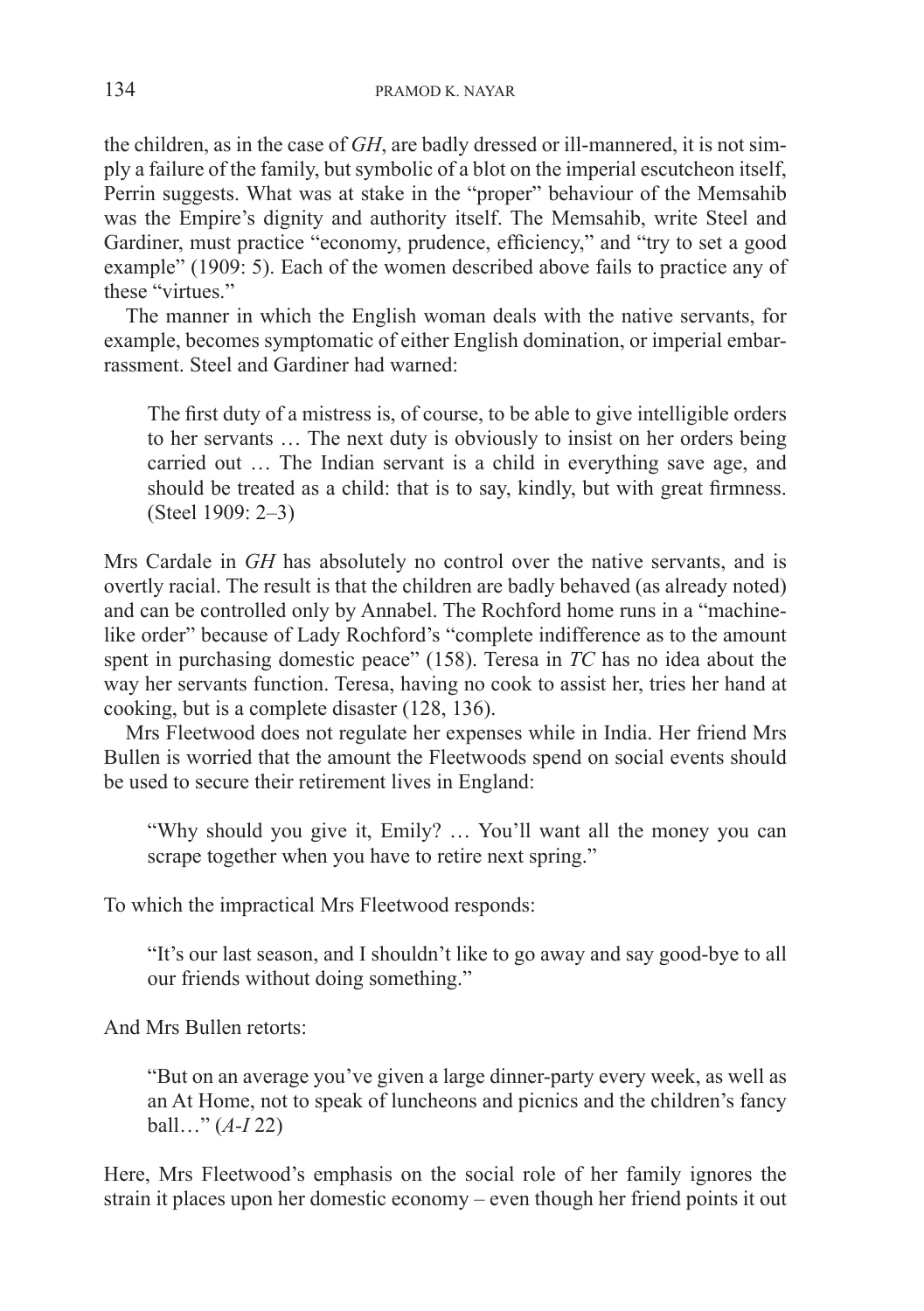in no uncertain terms. Rafella in *WB* assumes that her social role is innocent and cannot be open to misinterpretation: "The boys are just like brothers to me. They miss their women relations at home, and I can give them advice, and listen to their troubles, and often help them very much" (78–79). Here, again, what we see is the over-emphasis on a social role that directly affects the domestic.

The political domesticity of these novels suggest that Perrin, rather than being concerned with the interracial Other (the native), was more concerned with the intra-racial Other – the Englishwoman who could not keep a household properly English or adapt to the life in the Anglo-Indian community. When Banister warns Mark that it is less about colour than class, we see the beginnings of a different kind of Other – one from *within* the racial-national grouping. Perrin seems to make the English household at once a microcosm and an extension of the Empire, but solely the English woman's responsibility. When the English woman fails, the household fails, and as a result the imperial icon is defaced just a little bit.

Perrin locates the cause of domestic trouble in the individual English *woman's* class, upbringing, psychology and temperament rather than in the Anglo-Indian society or the colonial set-up. Indrani Sen reading Anglo-Indian romance fiction argues that the construction of the "disorderly Memsahib" marks a colonial anxiety of the bad influence of India upon the English women who step out of the domestic sphere. The disorderly Memsahib, argues Sen, was contrasted with the moral ideal of the Englishwoman in England (2002: 17). Perrin, however, presents the teleology of the disorderly Memsahib within the individual rather than the context of colonial India.<sup>6</sup>

Rafella in *WB*, when chastised by Mrs Greaves for her flirtatious behaviour, retorts: "India is a wicked place! … full of gossips and scandalmongers and evilminded people" (81). Mrs Greaves corrects this impression:

India is no worse than any other part of the globe that is inhabited by human beings. Out here we are all necessarily thrown a great deal together, and women of our class associate with men much more than is usual or possible for us to do at home. If we are sensible it does the men no manner of harm, rather the reverse. If we are fools, it may turn our heads… (81)

The onus, Mrs Greaves suggests here, is on the individual English woman to keep up the imperial grandeur by strengthening her character. Perrin, through Mrs Greaves, emphasizes the nature of the colonial set up within which English domesticity attains a certain different valence and therefore places different burdens and responsibilities upon the Memsahib – which she must fulfill. Rafella criticizes the Anglo-Indian society for its narrow-mindedness, but Mrs Greaves suggests that it is every Englishwoman's job to keep her head. This argument is underscored when in a later conversation with another Memsahib Mrs Greaves says:

She is a typical example of the kind of girl who deteriorates rapidly in India; and then people at home, who won't try to understand, think India is to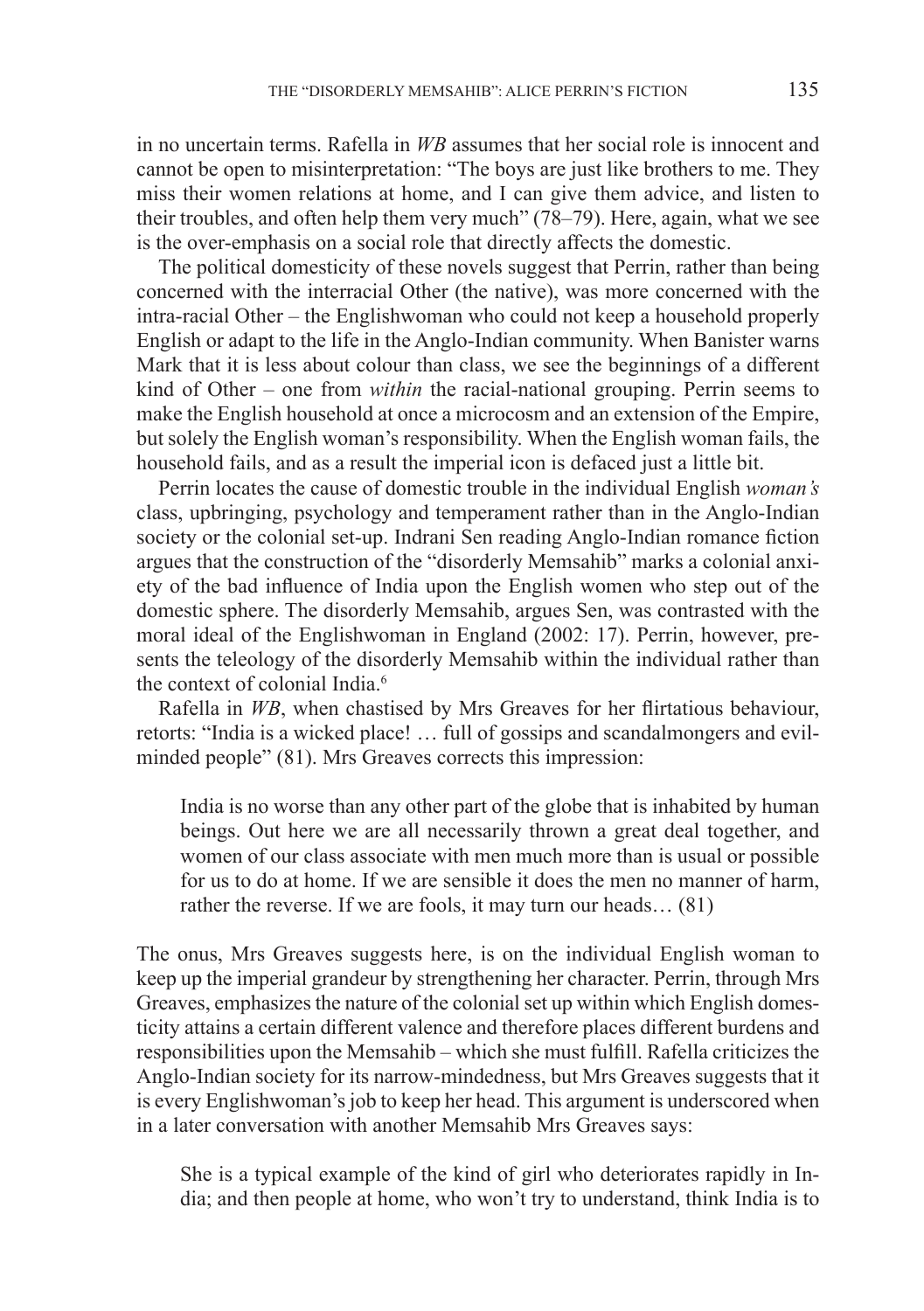blame. She would have been the same in England, or anywhere else, if she had been pitchforked into a different kind of lifestyle. (*WB* 95)

In Rafella's case it is a matter of inducing tastes and habits "in direct opposition to the one in which she had been reared" (*WB* 55–56), thus suggesting that Rafella is *inherently* incapable of acquiring the necessary Memsahib-qualities.

The emphasis on a properly "English" civil life in Perrin's fiction is aligned with an emphasis on the English woman's responsibility in this project. The English woman herself is a project, as we have seen, groomed and instructed into "fitting into" the imperial structure. Perrin's criticism of the disorderly Memsahib is articulated through tales wherein all the "misfit" Englishwomen in them come to grief: Rafella is forced into prostitution (*WB*), Lady Rochfold and Mrs Cardale die in India (*GH*), and Teresa the Eurasian is forced to abandon her Indian identity and beliefs (*TC*).<sup>7</sup> The critique implicit in her portraits of Rafella, Teresa, Fleetwood, Cardale and Lady Rochford suggests that the Englishwoman must ensure that the domestic is regulated to perfection so that the social – that space open to the entire community – is also equally well regulated.

The household life of the Memsahib was charged with social import in Perrin's political domesticity. Perrin seems to suggest that only those Englishwomen who fit perfectly into the norms of the English social sphere have successful domestic spheres and any disruption in either of these spheres has severe, and tragic, repercussions in the other as well. Imperial households in Perrin clearly embody a political domesticity in her portraits of the disorderly Memsahib.

# **Notes**

- $1$  John Plotz has argued a case for a cultural portability in the Victorian age where English cultural practices, events and material objects were imported into the colony so that a "cordon of inattention" was drawn around the English, separating them from the native subjects and India (2007).
- <sup>2</sup> The Memsahib lived surrounded by servants, and had really very little to do except instruct them on various activities and errands. Isabella Fane, for example, found the large numbers of servants ludicrous and comments: "The number of servants my father keeps, who wait upon him and me, is sixty-eight, and this is reckoned a *small* number for the commander-inchief" (1985: 101, emphasis in original).
- <sup>3</sup> Elizabeth Buettner notes that upon arrival back in Britain many Englishmen and women who had served in India, stood out from their surroundings, despite proclaiming that they have "returned home" (18, see also chapter Five). They sought very hard to continue their India connections with other such families – Mr Fleetwood's desperation to retain some of the Indian life is an index of this condition.
- 4 Georgina Gowans argues presciently that in colonial repatriation narratives (of the return to England after service in India), the woman is the object of return, of never having left, because she returns to domesticity in England as well, whereas the man loses his masculine public spaces of India and returns to England (2001: 256).
- <sup>5</sup> The presence of European prostitutes in the Indian bazaars was a source of considerable embarrassment for the English (see Ballhatchet 132–134).
- <sup>6</sup> In the case of Teresa, Perrin seems to suggest that it is the mixed blood that produces a poor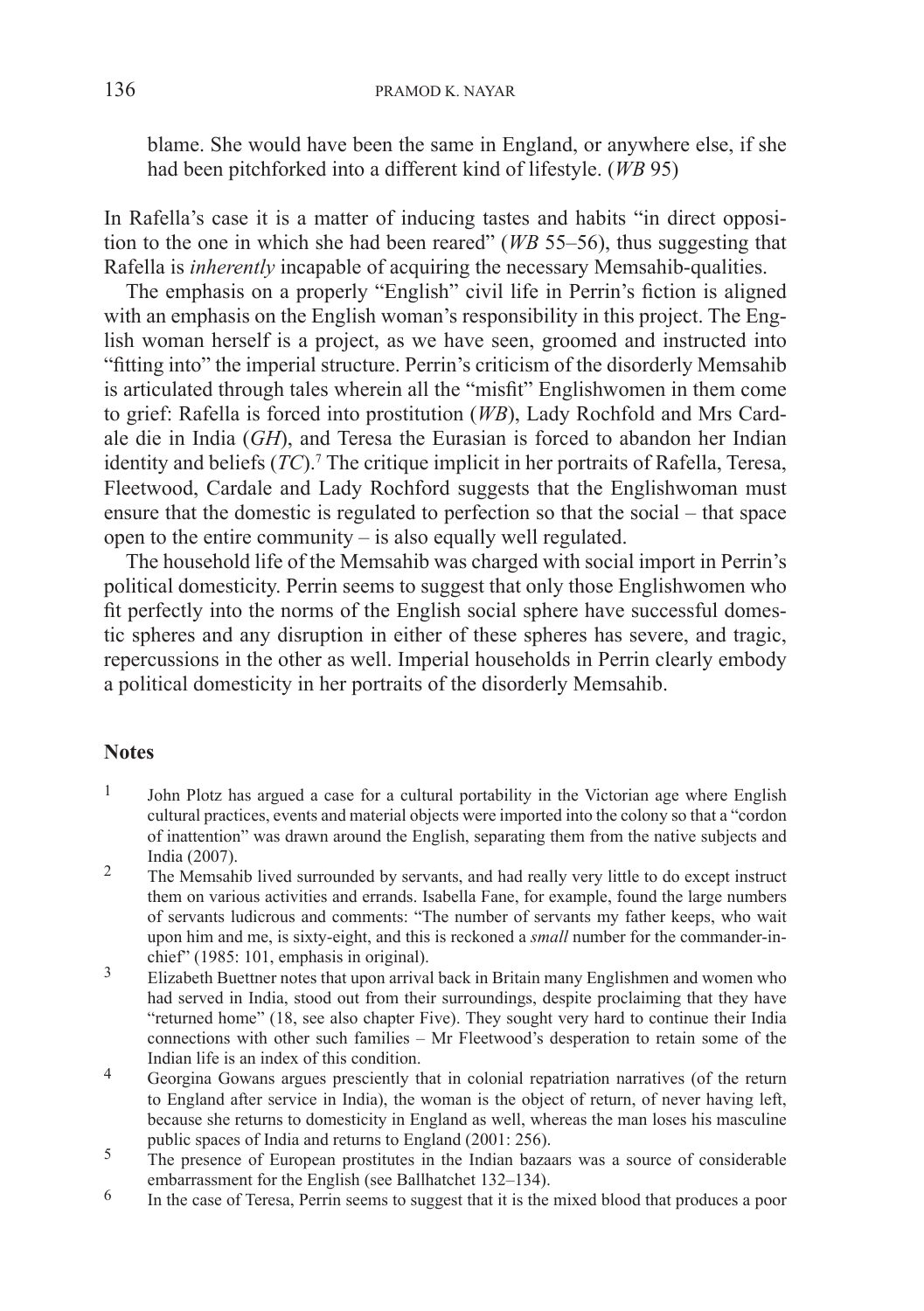Memsahib. Mark's embarrassment grows more and more acute with each passing day, climaxing in his refusal to take her with him to camp (*TC* 249). This refusal becomes a public admission of the breakdown of domesticity itself.

7 Rafella becoming a prostitute and a concubine to a native becomes the limit-case of transgression by the British woman. Ann Laura Stoler notes that racial discourses permeated the regulation of sexualities, both colonial and that of the subject races (1996, 2002).

## **References**

- Ballhatchet, Kenneth (1980) *Race, Sex and Class Under the Raj: Imperial Attitudes and Policies and their Critics, 1793–1905*. London: Weidenfeld and Nicolson.
- Bilston, Sarah (2001) 'A New Reading of the Anglo-Indian Women's Novel, 1880–1894: Passages to India, Passages to Womanhood'. *English Literature in Transition 1880*–*1920* 44(3), 320–341.
- Blunt, Alison (1999) 'Imperial Geographies of Home: British Domesticity in India, 1886–1925'. *Transactions of the British Institute of Geographers, New Series,* 24(4), 421–440.
- Buettner, Elizabeth (2004) *Empire Families: Britons and Late Imperial India*. Oxford: Oxford University Press.
- Chaudhuri, Nupur (1988) 'Memsahibs and Motherhood in Nineteenth-Century Colonial India'. *Victorian Studies* 31(4), 517–535.
- Colebrooke, H.T. (1795) *Remarks on the Present State of the Husbandry and Commerce of Bengal*. Calcutta: No Publisher.
- Diver, Maud (1909) *The Englishwoman in India*. London: Blackwood.
- Fane, Isabella (1985) *Miss Fane in India*. Ed. John Pemble. London: Alan Sutton.
- George, Rosemary Marangoly (1993–1994) 'Homes in the Empire, Empires in the Home'. *Cultural Critique* 26, 95–127.
- Glover, W.J. (2004) '"A Feeling of Absence from Old England": The Colonial Bungalow'. *Home Cultures* 1(1), 61–82.
- Gowans, Georgina 'Gender, Imperialism and Domesticity: British Women Repatriated from India, 1940–47'. *Gender, Place and Culture* 8(3), 255–269.
- Jagpal, Charn (2009) '"Going Nautch Girl" in the Fin de Siècle: The White Woman Burdened by Colonial Domesticity'. *English Literature in Transition 1880*–*1920* 52(3), 252–272.
- Joseph, Betty (2004) *Reading the East India Company, 1720–1840: Colonial Currencies of Gender.*  Chicago, IL: Chicago UP.
- Metcalf, Thomas R. (1994) *Ideologies of the Raj*. Delhi: Oxford University Press.
- Morris, Jan (1982) *The Spectacle of Empire: Style, Effect and the Pax Britannica*. London: Faber and Faber.
- Mills, Sara (1996) 'Gender and Colonial Space'. *Gender, Place and Culture* 3(2), 124–147.
- Perrin, Alice (1925) *Government House*. Leipzig: Bernhard Tauchnitz.
- Perrin, Alice (1913) *The Anglo-Indians*. London: Methuen.

Perrin, Alice (no date) *The Charm*. New York: Desmond Fitzgerald.

- Perrin, Alice (1926 [1914]) *The Woman in the Bazaar*. London: Cassell and Co.
- Plotz, John (2007) 'The First Strawberries in India: Cultural Portability in Victorian Greater Britain'. *Victorian Studies* 49(4), 659–684.
- Riley, Denise (1988) *"Am I That Name?": Feminism and the Category of "Women" in History*. Minneapolis: University of Minnesota Press.
- Sainsbury, Alison (1996) 'Married to the Empire: The Anglo-Indian Domestic Novel'. In: B.J. Moore Gilbert (ed.) *Writing India, 1757–1990: The Literature of British India*. Manchester: Manchester UP, 163–187.
- Sen, Indrani (2002) *Woman and Empire: Representations in the Writings of British India (1858– 1900)*. Hyderabad: Orient Longman.